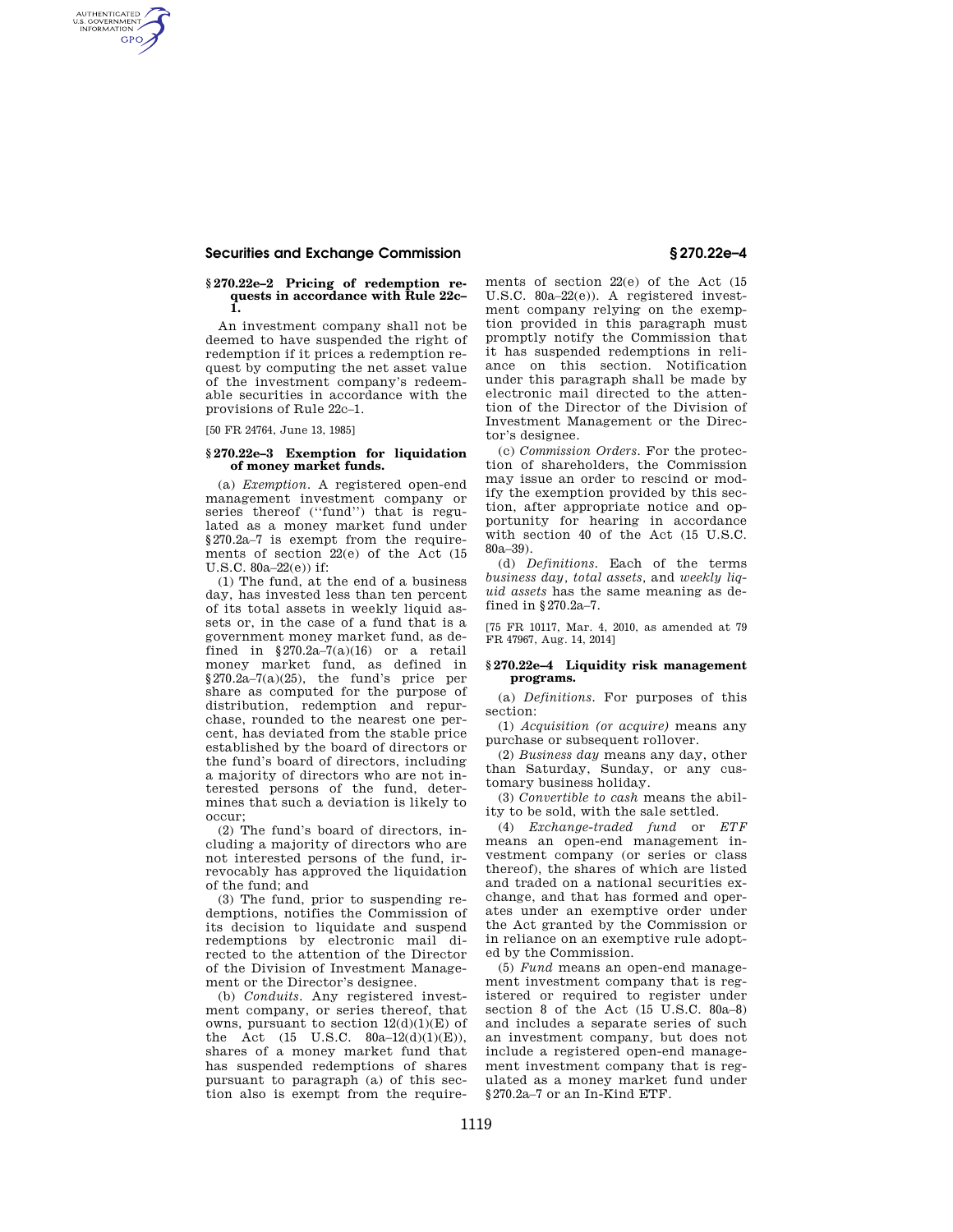**§ 270.22e–4 17 CFR Ch. II (4–1–17 Edition)** 

(6) *Highly liquid investment* means any cash held by a fund and any investment that the fund reasonably expects to be convertible into cash in current market conditions in three business days or less without the conversion to cash significantly changing the market value of the investment, as determined pursuant to the provisions of paragraph (b)(1)(ii) of this section.

(7) *Highly liquid investment minimum*  means the percentage of the fund's net assets that the fund invests in highly liquid investments that are assets pursuant to paragraph  $(b)(1)(iii)$  of this section.

(8) *Illiquid investment* means any investment that the fund reasonably expects cannot be sold or disposed of in current market conditions in seven calendar days or less without the sale or disposition significantly changing the market value of the investment, as determined pursuant to the provisions of paragraph  $(b)(1)(ii)$  of this section.

(9) *In-Kind Exchange Traded Fund* or *In-Kind ETF* means an ETF that meets redemptions through in-kind transfers of securities, positions, and assets other than a *de minimis* amount of cash and that publishes its portfolio holdings daily.

(10) *Less liquid investment* means any investment that the fund reasonably expects to be able to sell or dispose of in current market conditions in seven calendar days or less without the sale or disposition significantly changing the market value of the investment, as determined pursuant to the provisions of paragraph  $(b)(1)(ii)$  of this section, but where the sale or disposition is reasonably expected to settle in more than seven calendar days.

(11) *Liquidity risk* means the risk that the fund could not meet requests to redeem shares issued by the fund without significant dilution of remaining investors' interests in the fund.

(12) *Moderately liquid investment*  means any investment that the fund reasonably expects to be convertible into cash in current market conditions in more than three calendar days but in seven calendar days or less, without the conversion to cash significantly changing the market value of the investment, as determined pursuant to

the provisions of paragraph  $(b)(1)(ii)$  of this section.

(13) *Person(s) designated to administer the program* means the fund or In-Kind ETF's investment adviser, officer, or officers (which may not be solely portfolio managers of the fund or In-Kind ETF) responsible for administering the program and its policies and procedures pursuant to paragraph  $(b)(2)(ii)$  of this section.

(14) *Unit Investment Trust* or *UIT*  means a unit investment trust as defined in section 4(2) of the Act (15 U.S.C. 80a–4).

(b) *Liquidity Risk Management Program.* Each fund and In-Kind ETF must adopt and implement a written liquidity risk management program (''program'') that is reasonably designed to assess and manage its liquidity risk.

(1) *Required program elements.* The program must include policies and procedures reasonably designed to incorporate the following elements:

(i) *Assessment, management, and periodic review of liquidity risk.* Each fund and In-Kind ETF must assess, manage, and periodically review (with such review occurring no less frequently than annually) its liquidity risk, which must include consideration of the following factors, as applicable:

(A) The fund or In-Kind ETF's investment strategy and liquidity of portfolio investments during both normal and reasonably foreseeable stressed conditions, including whether the investment strategy is appropriate for an open-end fund, the extent to which the strategy involves a relatively concentrated portfolio or large positions in particular issuers, and the use of borrowings for investment purposes and derivatives;

(B) Short-term and long-term cash flow projections during both normal and reasonably foreseeable stressed conditions;

(C) Holdings of cash and cash equivalents, as well as borrowing arrangements and other funding sources; and

(D) For an ETF:

*(1)* The relationship between the ETF's portfolio liquidity and the way in which, and the prices and spreads at which, ETF shares trade, including, the efficiency of the arbitrage function and the level of active participation by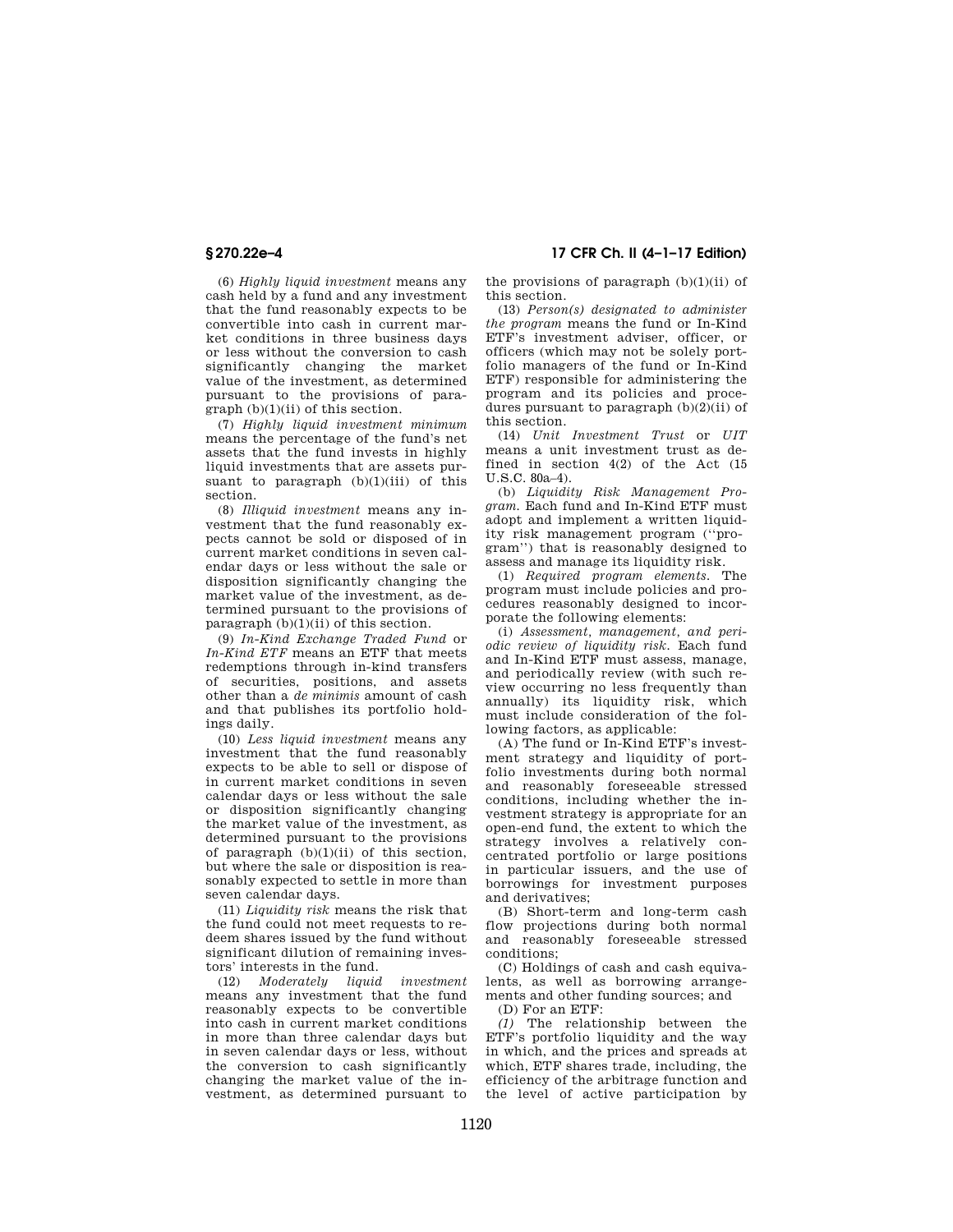# **Securities and Exchange Commission § 270.22e–4**

market participants (including authorized participants); and

*(2)* The effect of the composition of baskets on the overall liquidity of the ETF's portfolio.

(ii) *Classification.* Each fund must, using information obtained after reasonable inquiry and taking into account relevant market, trading, and investment-specific considerations, classify each of the fund's portfolio investments (including each of the fund's derivatives transactions) as a highly liquid investment, moderately liquid investment, less liquid investment, or illiquid investment. A fund must review its portfolio investments' classifications, at least monthly in connection with reporting the liquidity classification for each portfolio investment on Form N–PORT in accordance with §270.30b1–9, and more frequently if changes in relevant market, trading, and investment-specific considerations are reasonably expected to materially affect one or more of its investments' classifications.

NOTE TO PARAGRAPH (B)(1)(II)INTRODUCTORY TEXT: If an investment could be viewed as either a highly liquid investment or a moderately liquid investment, because the period to convert the investment to cash depends on the calendar or business day convention used, a fund should classify the investment as a highly liquid investment. For a discussion of considerations that may be relevant in classifying the liquidity of the fund's portfolio investments, see Investment Company Act Release No. IC–32315 (Oct. 13, 2016).

(A) The fund may generally classify and review its portfolio investments (including the fund's derivatives transactions) according to their asset class, provided, however, that the fund must separately classify and review any investment within an asset class if the fund or its adviser has information about any market, trading, or investment-specific considerations that are reasonably expected to significantly affect the liquidity characteristics of that investment as compared to the fund's other portfolio holdings within that asset class.

(B) In classifying and reviewing its portfolio investments or asset classes (as applicable), the fund must determine whether trading varying portions of a position in a particular portfolio investment or asset class, in sizes that

the fund would reasonably anticipate trading, is reasonably expected to significantly affect its liquidity, and if so, the fund must take this determination into account when classifying the liquidity of that investment or asset class.

(C) For derivatives transactions that the fund has classified as moderately liquid investments, less liquid investments, and illiquid investments, identify the percentage of the fund's highly liquid investments that it has segregated to cover, or pledged to satisfy margin requirements in connection with, derivatives transactions in each of these classification categories.

NOTE TO PARAGRAPH  $(B)(1)(II)(C)$ : For purposes of calculating these percentages, a fund that has segregated or pledged highly liquid investments and non-highly liquid investments to cover derivatives transactions classified as moderately liquid, less liquid, or illiquid investments first should apply segregated or pledged assets that are highly liquid investments to cover these transactions, unless it has specifically identified seg-regated non-highly liquid investments as covering such derivatives transactions.

(iii) *Highly liquid investment minimum.*  (A) Any fund that does not primarily hold assets that are highly liquid investments must:

*(1)* Determine a highly liquid investment minimum, considering the factors specified in paragraphs  $(b)(1)(i)(A)$ through (D) of this section, as applicable (but considering those factors specified in paragraphs  $(b)(1)(i)(A)$  and  $(B)$ only as they apply during normal conditions, and during stressed conditions only to the extent they are reasonably foreseeable during the period until the next review of the highly liquid investment minimum). The highly liquid investment minimum determined pursuant to this paragraph may not be changed during any period of time that a fund's assets that are highly liquid investments are below the determined minimum without approval from the fund's board of directors, including a majority of directors who are not interested persons of the fund;

*(2)* Periodically review, no less frequently than annually, the highly liquid investment minimum; and

*(3)* Adopt and implement policies and procedures for responding to a shortfall of the fund's highly liquid investments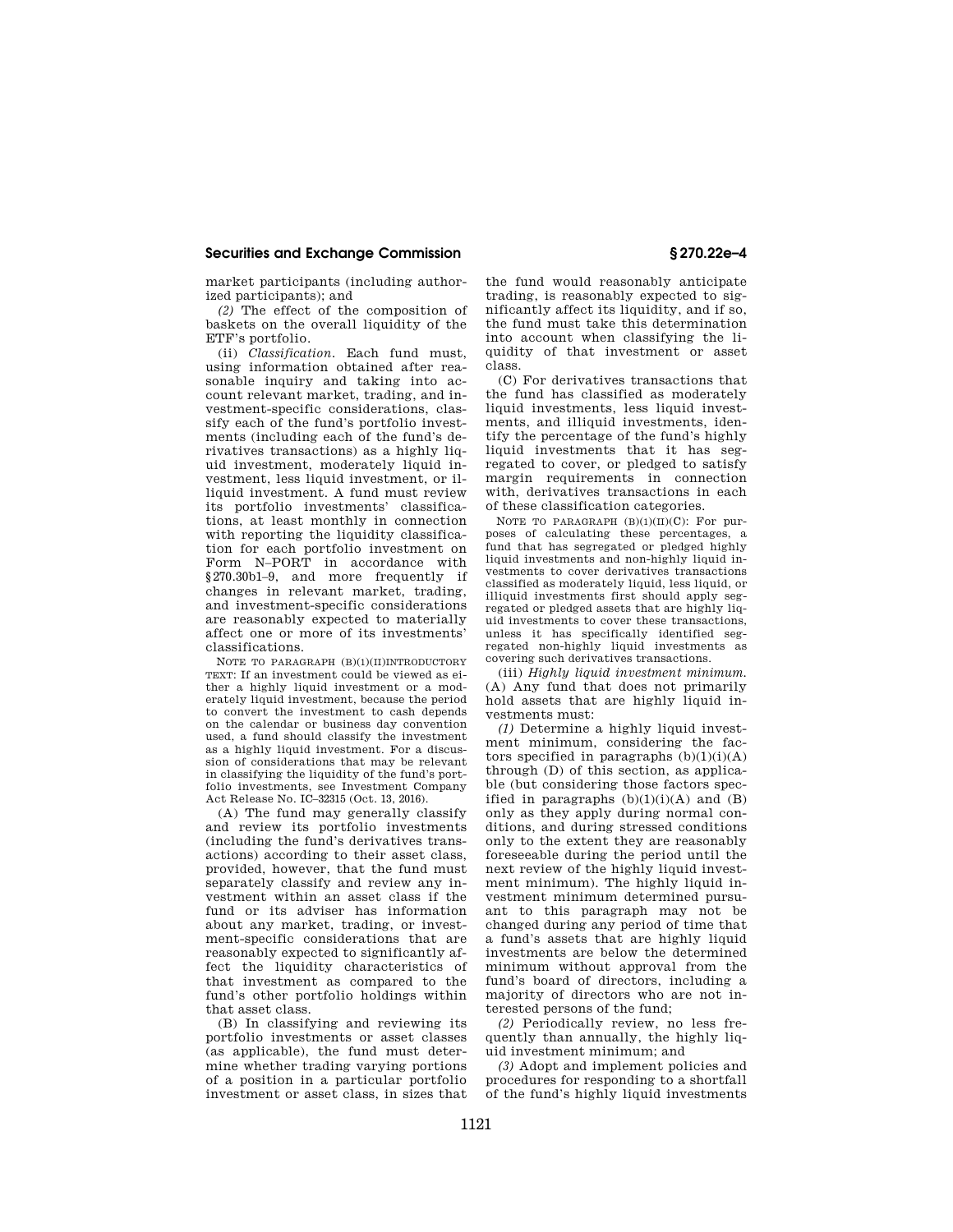below its highly liquid investment minimum, which must include requiring the person(s) designated to administer the program to report to the fund's board of directors no later than its next regularly scheduled meeting with a brief explanation of the causes of the shortfall, the extent of the shortfall, and any actions taken in response, and if the shortfall lasts more than 7 consecutive calendar days, must include requiring the person(s) designated to administer the program to report to the board within one business day thereafter with an explanation of how the fund plans to restore its minimum within a reasonable period of time.

(B) For purposes of determining whether a fund primarily holds assets that are highly liquid investments, a fund must exclude from its calculations the percentage of the fund's assets that are highly liquid investments that it has segregated to cover all derivatives transactions that the fund has classified as moderately liquid investments, less liquid investments, and illiquid investments, or pledged to satisfy margin requirements in connection with those derivatives transactions, as determined pursuant to paragraph  $(b)(1)(ii)(C)$  of this section.

(iv) *Illiquid investments.* No fund or In-Kind ETF may acquire any illiquid investment if, immediately after the acquisition, the fund or In-Kind ETF would have invested more than 15% of its net assets in illiquid investments that are assets. If a fund or In-Kind ETF holds more than 15% of its net assets in illiquid investments that are assets:

(A) It must cause the person(s) designated to administer the program to report such an occurrence to the fund's or In-Kind ETF's board of directors within one business day of the occurrence, with an explanation of the extent and causes of the occurrence, and how the fund or In-Kind ETF plans to bring its illiquid investments that are assets to or below 15% of its net assets within a reasonable period of time; and

(B) If the amount of the fund's or In-Kind ETF's illiquid investments that are assets is still above 15% of its net assets 30 days from the occurrence (and at each consecutive 30 day period

**§ 270.22e–4 17 CFR Ch. II (4–1–17 Edition)** 

thereafter), the fund or In-Kind ETF's board of directors, including a majority of directors who are not interested persons of the fund or In-Kind ETF, must assess whether the plan presented to it pursuant to paragraph  $(b)(1)(iv)(A)$  continues to be in the best interest of the fund or In-Kind ETF.

(v) *Redemptions in Kind.* A fund that engages in, or reserves the right to engage in, redemptions in kind and any In-Kind ETF must establish policies and procedures regarding how and when it will engage in such redemptions in kind.

(2) *Board oversight.* A fund or In-Kind ETF's board of directors, including a majority of directors who are not interested persons of the fund or In-Kind  $ETF$ , must:

(i) Initially approve the liquidity risk management program;

(ii) Approve the designation of the person(s) designated to administer the program; and

(iii) Review, no less frequently than annually, a written report prepared by the person(s) designated to administer the program that addresses the operation of the program and assesses its adequacy and effectiveness of implementation, including, if applicable, the operation of the highly liquid investment minimum, and any material changes to the program.

(3) *Recordkeeping.* The fund or In-Kind ETF must maintain:

(i) A written copy of the program and any associated policies and procedures adopted pursuant to paragraphs  $(b)(1)$ through (b)(2) of this section that are in effect, or at any time within the past five years were in effect, in an easily accessible place;

(ii) Copies of any materials provided to the board of directors in connection with its approval under paragraph  $(b)(2)(i)$  of this section, and materials provided to the board of directors under paragraph  $(b)(2)(iii)$  of this section, for at least five years after the end of the fiscal year in which the documents were provided, the first two years in an easily accessible place; and

(iii) If applicable, a written record of the policies and procedures related to how the highly liquid investment minimum, and any adjustments thereto, were determined, including assessment